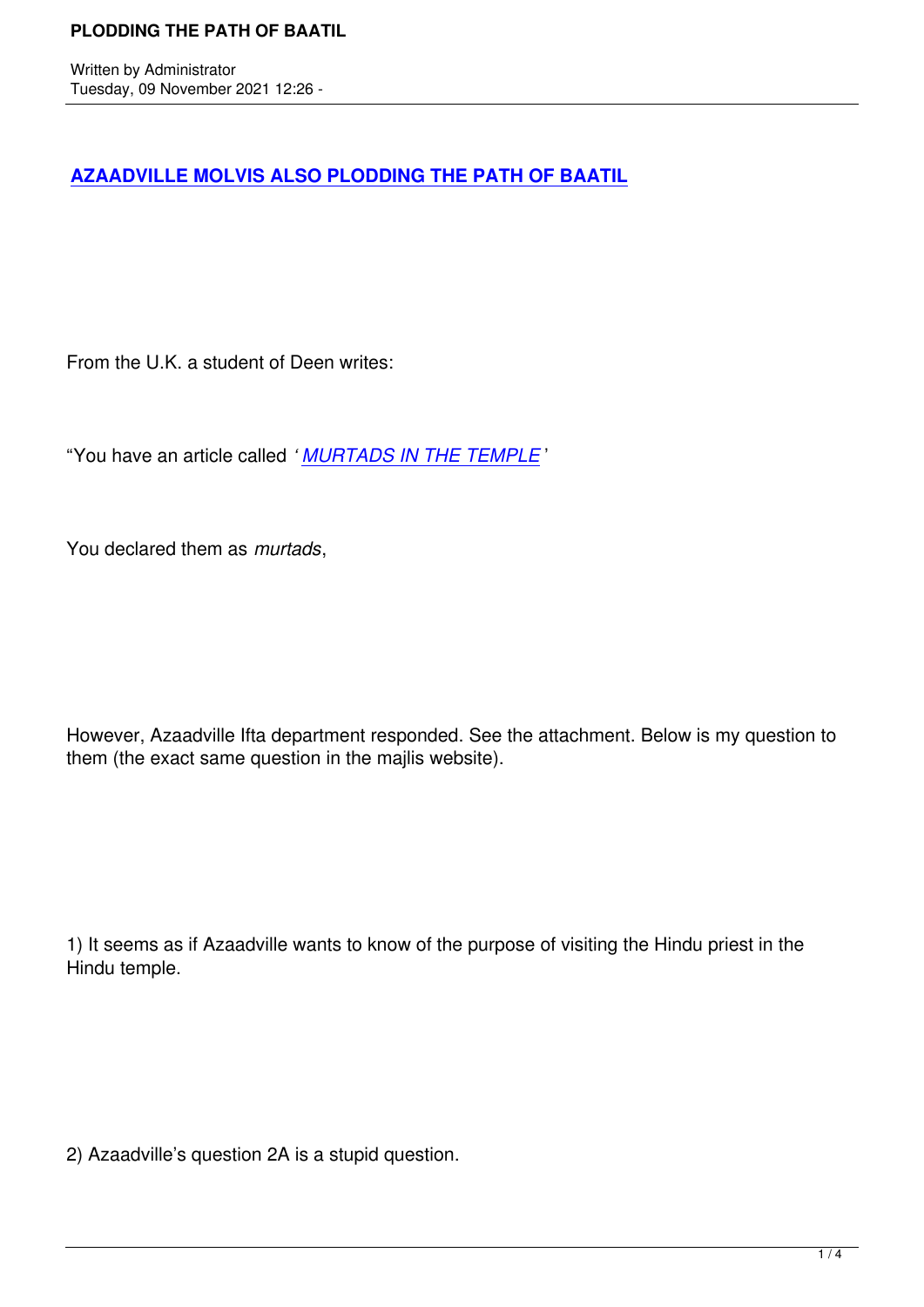## **PLODDING THE PATH OF BAATIL**

Written by Administrator Tuesday, 09 November 2021 12:26 -

I think Azaadville needs to ask these questions because many students of Azaadville don't consider interfaith to be kufr. It could also be to defend EbrahamBham and other molvis who went to church, go to church and participate in such type gatherings, etc. We have Ulama and Muftis here in the UK who also go to church.

I think Azaadville will send you a long response similar to the one they wrote against you in 2001. A friend of mine, sent to me here in the UK through email a detailed fatwa regarding Ebrahim Bham of South Africa.

I haven't seen your fatwa, but my friend told me he got this fatwa from a Mufti of Azaadville that is here in the UK. See this word document also. I don't know how true it is, but they defending Ebrahim Bham when he went to church in South Africa. Please be careful of Azaadville.

Please guide me. A Public response to Azaadville's tactics will be good. I am a bit confused here. I really thought Muslims going to a temple will break their Imaan, but Azaadville seems to defending it. That is why they have asked so many questions." *(End of letter)*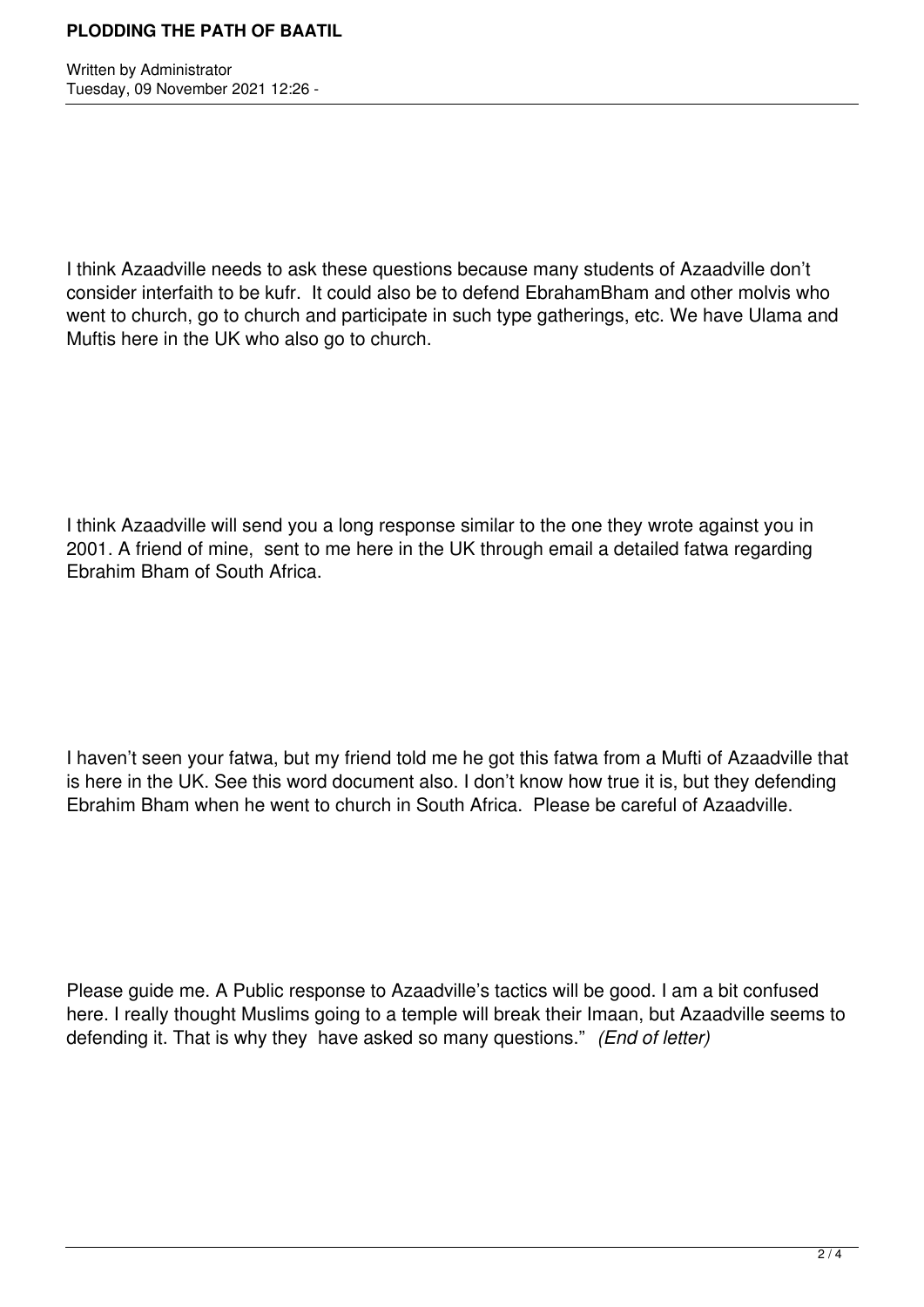Written by Administrator Tuesday, 09 November 2021 12:26 -

## **OUR COMMENT**

As we approach Qiyaamah, the train of Iblees with his conglomerate of Ulama-e-Soo' will be incremental. Azaadville too is increasingly joining this Baatil gang of Ulama-e-Soo'. Their questions and their stupid fatwas expose the hidden villainy in the hearts of the muftis of this darul ifta which is now firmly set on the path of baatil.

The muftis of Azaadville have a penchant for protecting and defending the people of baatil, the zanaadaqah, and even the murtaddeen. They suck from their thumbs stupid 'fatwas' which have no valid Shar'i status other than being *baatil* and *Kitmaanul Haqq (concealing the truth).* They seek to bamboozle laymen with lengthy Arabic texts knowing very well that the ignorant readers are unable to comprehend the hieroglyphics. They are adept in stupid misinterpretation of Fiqhi texts to suit their

*baatil*

narratives spun in support of the molvis who have sold their souls to Iblees.

While they are fully aware of the reason for the murtads visiting the Hindu temple, they seek to eke out permissibility by posing stupid questions to avoid proclamation of the Haqq. They cherish a deep-seated enmity *(bughdh)* for the Ulama-e-Haqq. They will swiftly jump to defend villains, scoundrels, fussaaq, fujjaar and zanaadaqah while labouring abortively to deride and neutralize the efforts of the Ulama-e-Haqq. That is because they are mercenaries and operate darul iftas and darul ulooms for worldly, mercenary and

*nafsaani*

objectives, hence they come fully within the glare of the Hadith: